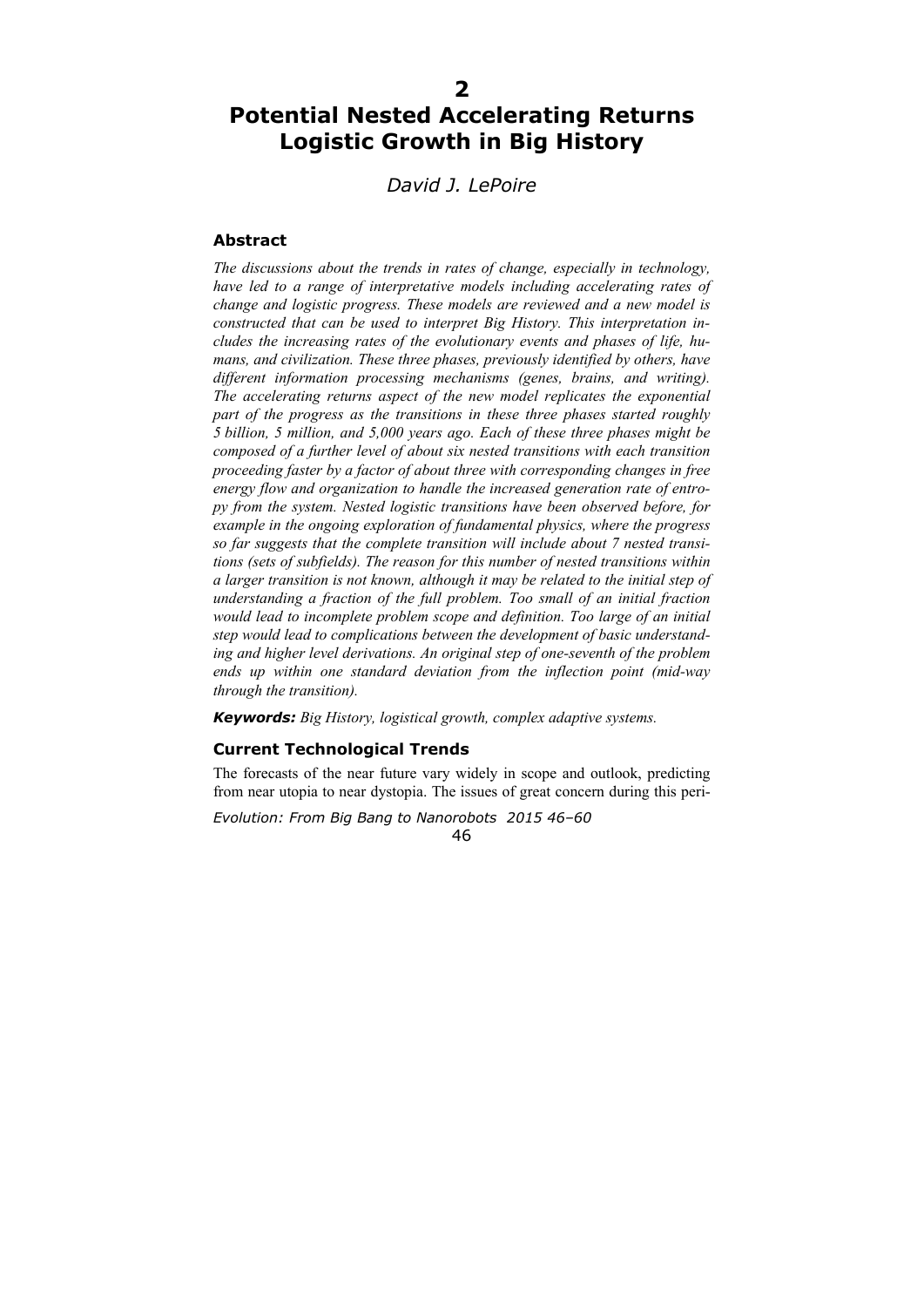od include: (1) the energy transition problem of moving from an unsustainable fossil fuel-based economy to something else; (2) the widespread nature of the problems currently being discussed in terms of global warming, global trade, global terrorism, and global knowledge transfer; and (3) the possible opportunities and risks of new technologies such as genetics, nanotechnology, and artificially intelligent computers and robots (Bainbridge and Roco 2005). To gain a wider perspective on this transition, this paper further explores the transitions involving energy, environment, leadership and new technologies (Tainter 1988; Diamond 1997; Ponting 2007; LePoire 2010a) in time scales from the current era, modern history, extended past, and potential future.

Recently, various interpretations of trends in technological progress have led to widely differing predictions. Specifically, Ray Kurzweil (2005) hypothesized an ever-increasing rate of technological change, based on his analysis of over a century of progress in computation technologies. Theodore Modis (2002) hypothesized a very different future, one having a decreasing rate of technological change, based on the analyses of events from the 'Big Bang' to the present. Kurzweil investigated the more recent technological acceleration of computing performance. The inclusion of early electronic technologies, such as relays and vacuum tubes, led Kurzweil to propose that the rate of technological change is increasing with time, that is, Moore's Law of the doubling of electronic device densities every 18 months will be surmounted by new technologies that double in performance in less time. An ever increasing rate of technological change could soon lead to a technological 'singularity'. One attempt at a definition of the technological singularity is a 'future time when societal, scientific, and economic change is so fast we cannot even imagine what will happen from our present perspective, and when humanity will become posthumanity' (Vinge 1993).

Another model of technology progression and diffusion that has been studied is based on the logistic equation. This progression assumes that the rate of progress is proportional to both the current level of complexity and the fraction of complexity yet to be discovered. Logistic analysis has been found not only in market adoption and substitution of new products, but also in technology development and ideas (Marchetti 1986, 1980) such as democracy and energy. Theodore Modis (2002) suggests that the history of the Universe might also be considered as a logistic development of complexity. He arranged important events in the history of the Universe from a variety of sources, assumed that each event was equally important, and then made the assumption that the complexity of an event is its importance divided by the transition time to the next event. The dependence of the cumulative fraction of complexity on milestone number (not the event's time) could be interpreted either as (1) the first half of a logistic curve or (2) a sequence of events that will culminate in a singularity. Modis favored the logistic development interpretation.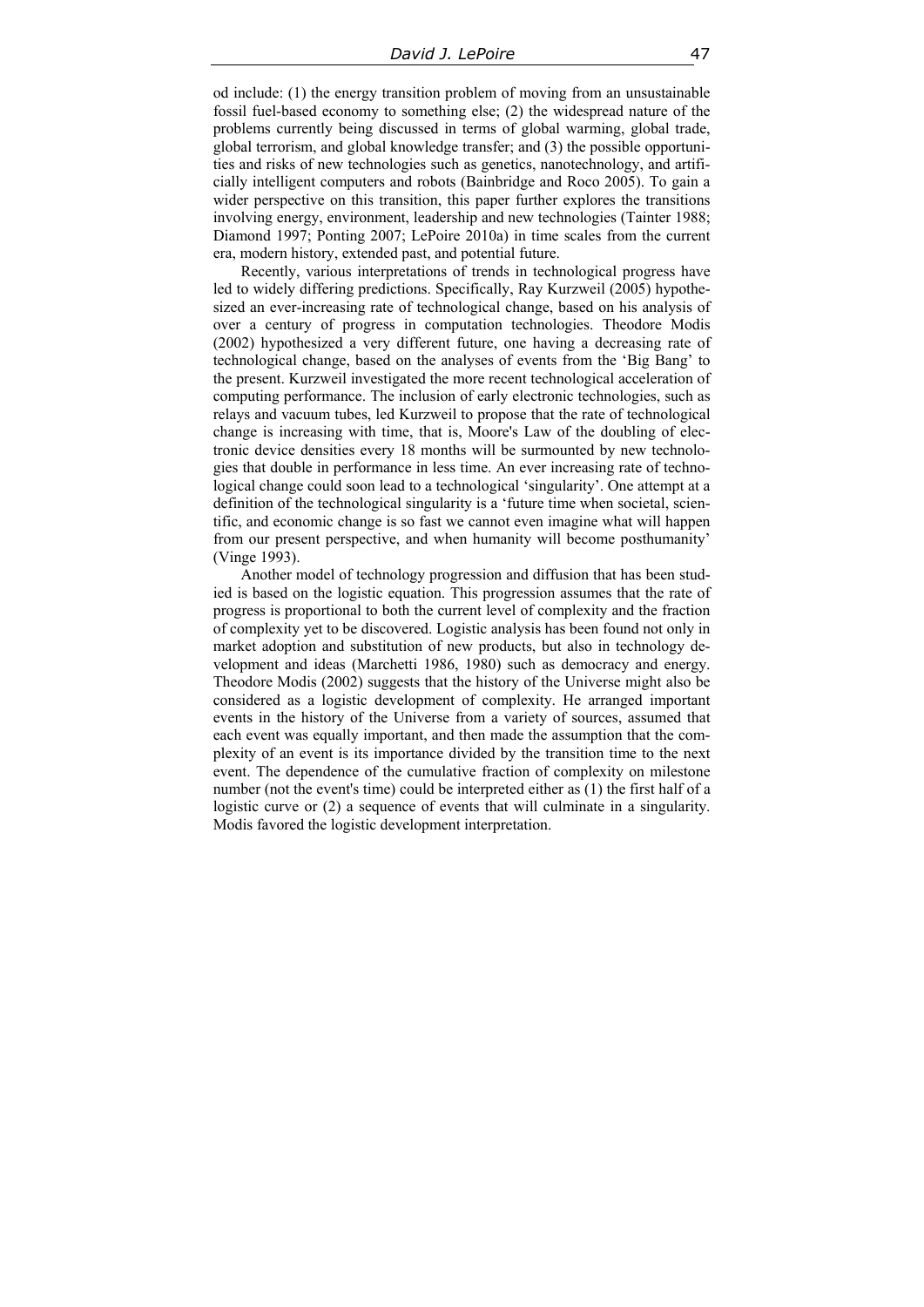These two scenarios can be related to different simple models: Kurzweil's singularity scenario, with continual increasing exponential progress, might derive from a simple complex model, whereas Modis's long-term logistic growth with a tipping point determined by limitations in the learning rate and energy extraction rate, might be related to the more complex but realistic model. If this latter transition is accurate, the rate of technological progress might peak and eventually slow with impacts for economics and leadership (LePoire 2008, 2014).

History may well form a large complex adaptive system (Jantsch 1980; Marchetti 1980; Perry 1995; Spier 1996, 2010). As systems progress, new options that arise for the systems may spontaneously bifurcate into two potential discrete states (see Fig. 1). While the simplest model of complex systems can be driven into chaos, more realistic models with limitations suggest a possible reversal of increasing complexity (Stone 1993). The emergent properties of an evolving complex system might display simple patterns despite the complicated underlying processes (Cohen and Stewart 1994). Another approach is to take a longer view of historical trends and phases. Carl Sagan (1977) presented the stages of information processing, progressing exponentially from the early Universe to the present day. These stages were the development of life, brains, and technology, starting with life origins about 5 billion years ago. A geometrical progression rate would suggest transitions from life evolution to brain evolution around 5 million years ago and further transition to civilization and technological development about 5,000 years ago. The characteristic properties of complex adaptive systems include: (1) a resource which drives the level of complexity, such as energy use (Chaisson 2004); (2) new options at critical stages along development paths (Jantsch 1980); and (3) competition and learning as the options are explored (Dyke 1987).

Complex adaptive systems are found in a variety of fields and display a range of common emergent phenomena, such as bifurcations or transitions (Kauffman 1995). These transitions occur when an input to the system, such as energy flow, increases beyond critical levels. Studies of physical systems far from thermal equilibrium suggest that the energy flow is important in the development of more complex organization. Chaos and adaptation have been investigated in many natural developing systems such as biological evolution, ecosystems, and social systems. In such dissipative systems order can spontaneously form only when the system is maintained far from equilibrium, as measured by the usable energy that flows through a system.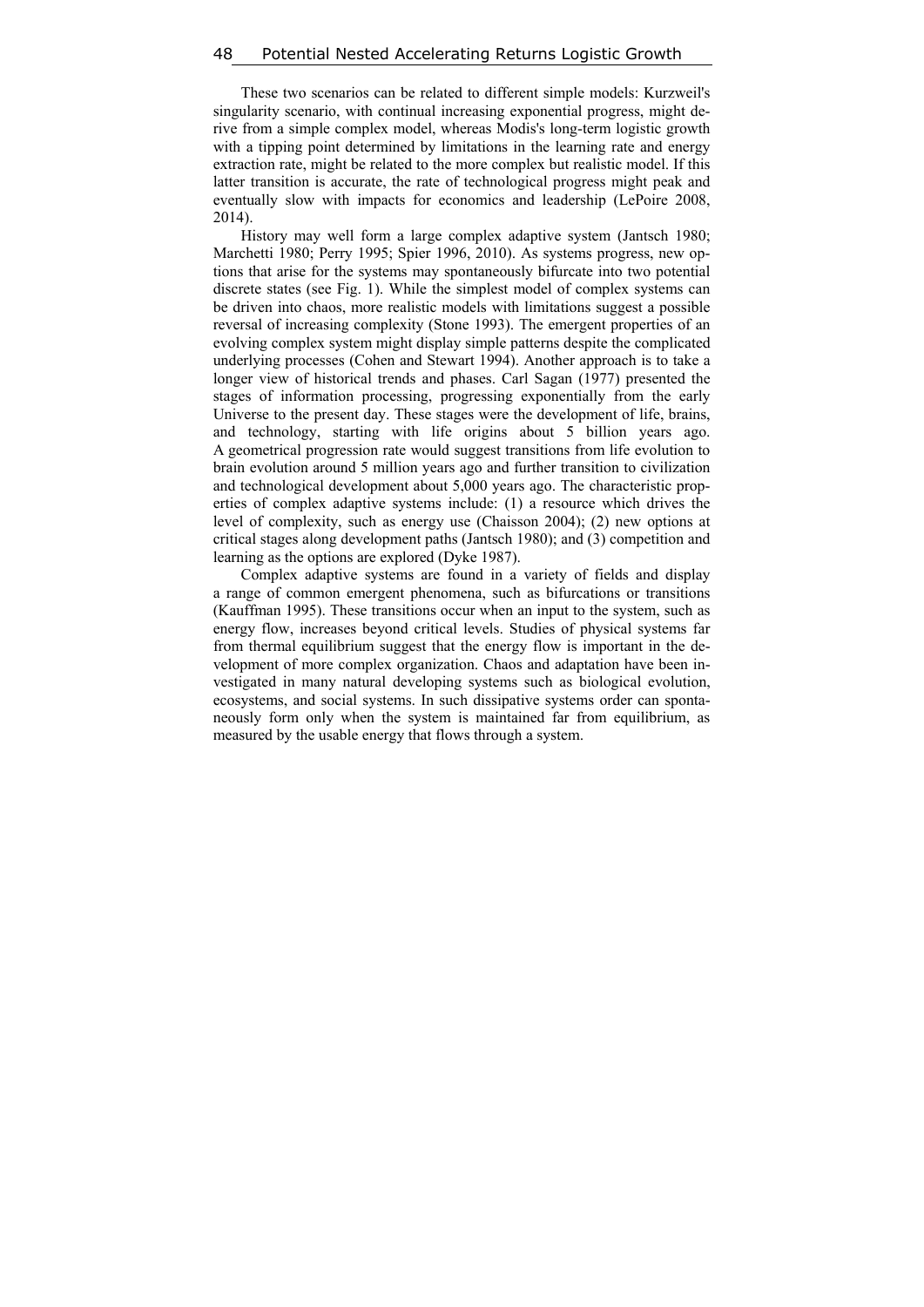

**Fig. 1.** Characteristics of an evolving Complex System. As the driving parameter (related to energy) increases over time, the organization of the system reaches a point where it is unstable but instead can grow in one of two ways. The growth between bifurcations is logistic

An approach to explore whether these processes are occurring (LePoire 2010b) include: (1) investigating the intensity and timing of energy flow organization; (2) investigating simple systems dynamics models; (3) rate of critical events in human historical transitions; (4) exploring the nested geometrical transition periods and energy uses in biological, mind and technology evolution; (5) exploring possible indications of a reversal in rate of change in fundamental physics and environmental issues; (6) examining the length scales of interacting systems and fundamental agents from the Big Bang to present.

A time contraction factor of about 3 is similar to time and energy contraction factors found by Snooks (2005) and Bejan and Zane (2012). This time contraction factor was used in describing the changes in energy intensity (Fox 1988; Morowitz 2002; Niele 2005; Chaisson 2004; Smil 1994; Bernstein 2004), as summarized in Table 1. Note that just one time contraction factor was realized from the Big Bang to the beginning of life on Earth. The remaining three large phases of life, human, and civilization evolution are separated by bold lines with different shadings. Each of these major phases has five or six subphases. Note that six subphases with a contraction factor of the square root of 10 (about 3) gives an overall contraction factor of 1,000 within each major phase.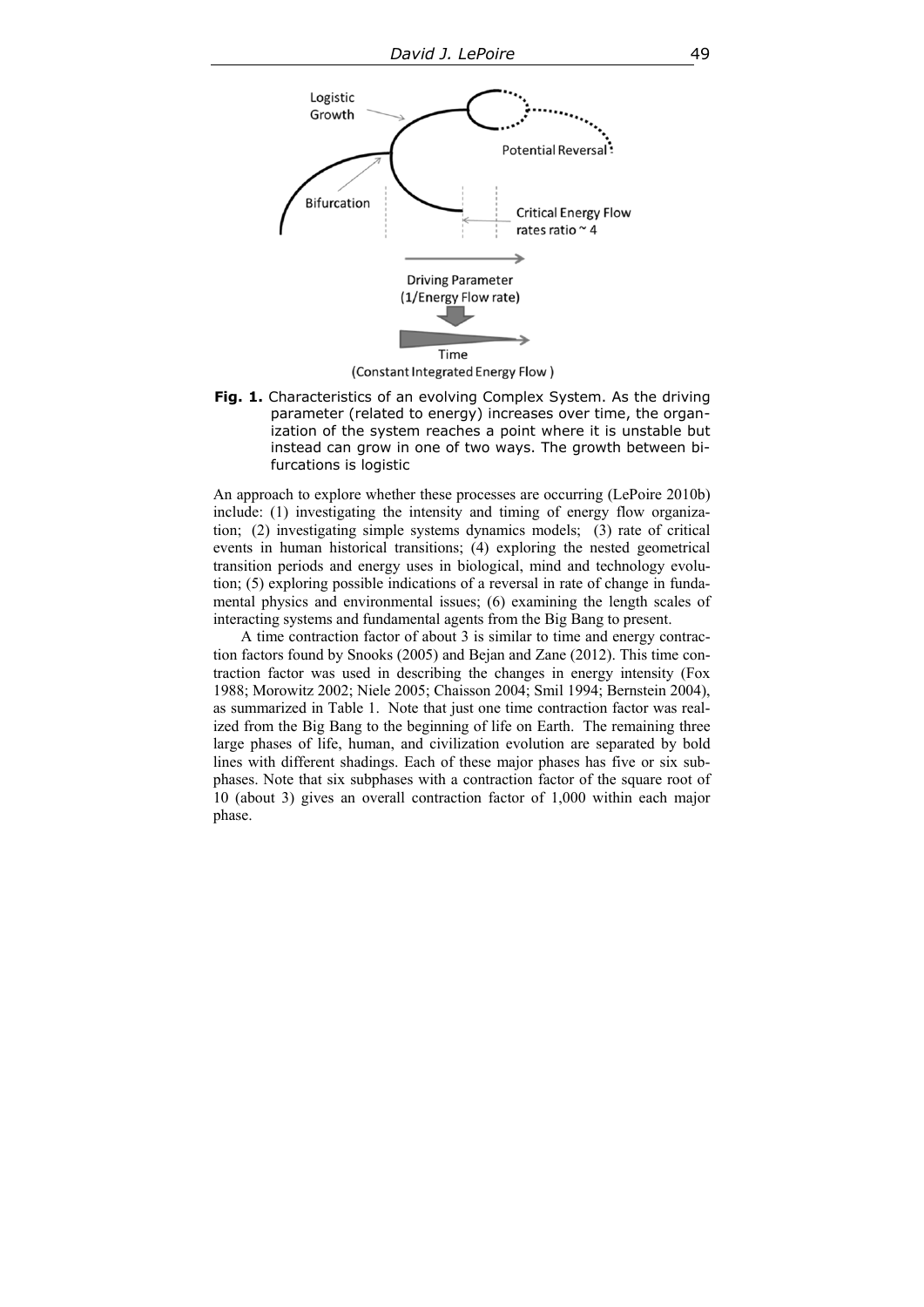**Table 1.** Possible way to organize changes in energy flows through extended evolution covering life, human, and civilization development

| <b>Transition</b><br><b>Start (Years</b><br>ago) | <b>Description</b> | <b>Energy Change</b>                                                                                                                                                                |
|--------------------------------------------------|--------------------|-------------------------------------------------------------------------------------------------------------------------------------------------------------------------------------|
| 1                                                | $\overline{2}$     | 3                                                                                                                                                                                   |
| 15 Billion                                       | Gravitational      | Gravitational energy causes clumping and<br>nuclear energy causes energy to be release<br>and element formation                                                                     |
| 5 Billion                                        | Planet/Life        | Life first gathers energy through chemicals<br>or thermal gradients. Later the light from the<br>sun is captured and turned into chemical<br>energy                                 |
| 1.5 Billion                                      | Complex Cells      | Simple prokaryotes form symbiotic relation-<br>ships to form a larger and more organized<br>eukaryote cell                                                                          |
| 500 Million                                      | Cambrian           | Oxygen levels reach a concentration so that<br>multicellular organisms can be supported.<br>The many body types and survival strategies<br>lead to rapid evolution                  |
| 150 Million                                      | Mammals            | Animals move to land after plants. The larg-<br>er temperature variations lead to a way to<br>regulate temperature to ensure ability to be<br>active throughout the day and seasons |
| 50 Million                                       | Primates           | A generalist strategy using various food<br>sources including fruits leads to greater<br>energy to the brain                                                                        |
| 15 Million                                       | Hominids           | Further generalist strategies and social or-<br>ganization again leads to greater energy use<br>by the brain                                                                        |
| 5 Million                                        | Humans             | Humans adapt to a changing climate by<br>leaving the forest for the savannah along<br>with the capability for walking to expand<br>the range of natural resources                   |
| 1.5 Million                                      | Speech             | Further social organization leads to an ex-<br>panded food sources including scavenging                                                                                             |
| 500,000                                          | Fire               | Fire improves the energy availability from<br>food                                                                                                                                  |
| 150,000                                          | Ecoadaptation      | Humans move out into other ecosystems<br>expanding the range of energy resources                                                                                                    |
| 50,000                                           | Modern humans      | The benefits of specialization and social<br>organization are realized during the ice age                                                                                           |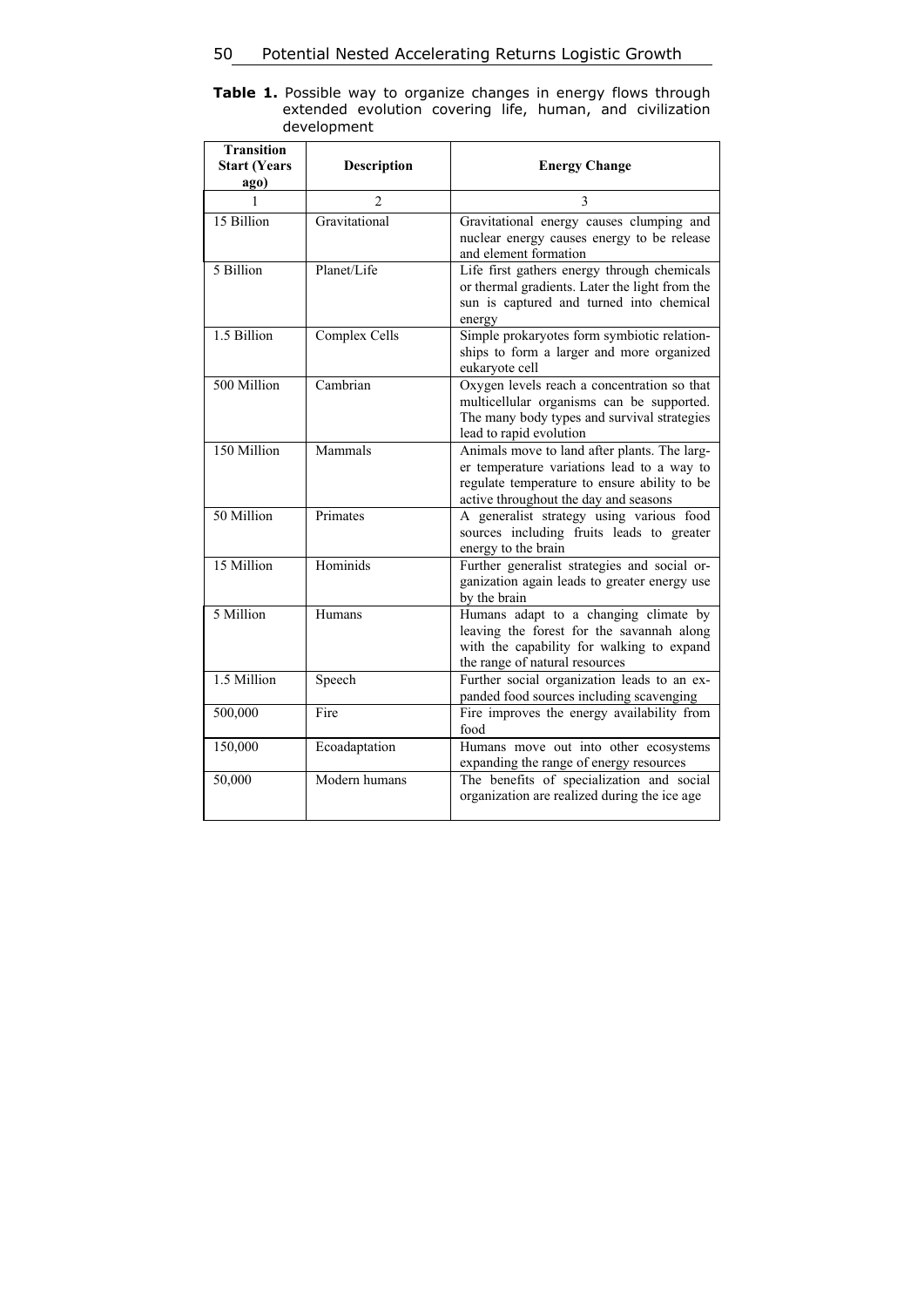|        |                        | 3                                              |
|--------|------------------------|------------------------------------------------|
| 15,000 | Agriculture            | Domestication of plants and animals leads      |
|        |                        | to a more intense and reliable use of the land |
| 5,000  | Civilization           | Organization at a city level allows risk re-   |
|        |                        | duction and order with increasing popula-      |
|        |                        | tion                                           |
| 1,500  | Commercial Revolu-     | Financial and mechanical technological         |
|        | tion                   | techniques are applied and improved in a       |
|        |                        | sustaining growth organization                 |
| 500    | Scientific/Exploration | Exploration of lands and ideas leads to ex-    |
|        |                        | panded energy resources                        |
| 150    | Industrial             | Fossil fuel allows large amounts of re-        |
|        |                        | sources to be used along with increasing       |
|        |                        | specialization                                 |
| 50     | Information            | Control through systems and computers          |
|        |                        | allows greater efficiency in the use of ener-  |
|        |                        | gy and handling of pollution                   |

There are similarities and differences between this interpretation and previous papers in this series. Specific issues include: 1) the nature of the current inflection point (Panov 2011); 2) the emphasis on non-equilibrium dynamics including bifurcation or energy, technology and also social organization (Nazaretyan 2011); and 3) the organization of evolutionary trends into two or three phases (Grinin, Korotayev, and Markov 2011).

Alexander Panov (2011) also organized evolutionary history with 19 evolutionary crisis transitions with decreasing duration (by about a factor of 3). This is called the scaling law of evolution. If the trend continues, evolution would come to a very rapid rate of evolution at some point in time, the Singularity, which was predicted to occur somewhere within the past two decades. However, as he notes, the rate of evolution cannot approach this infinite rate but instead would be constrained by resources and the ability for evolutionary processes to work by testing various environmental fitness of technologies and cultures. This is similar to the law of Accelerating Returns by Ray Kurzweil. However, just as normal logistic transitions first start with exponential growth and later slow due to limitations to form the S-curve transition, the hyperbolic growth of evolution might also begin to slow. The combined law of accelerating returns and the logistic developed here is one way to model this important inflection point in evolution, the 'crisis of crises' as stated by Panov. Such an inflection would indicate the conflict between conventional economic and resource growth and constraints of global resources, pollution, population, and conflicts.

Panov (2011) continues to discuss the possible 'end' of science. The complexity of the increasingly intertwined processes of science, development, and production might be reflected in the limits of scientific growth within the constraints of society. An outgrowth of this entanglement might be seen in the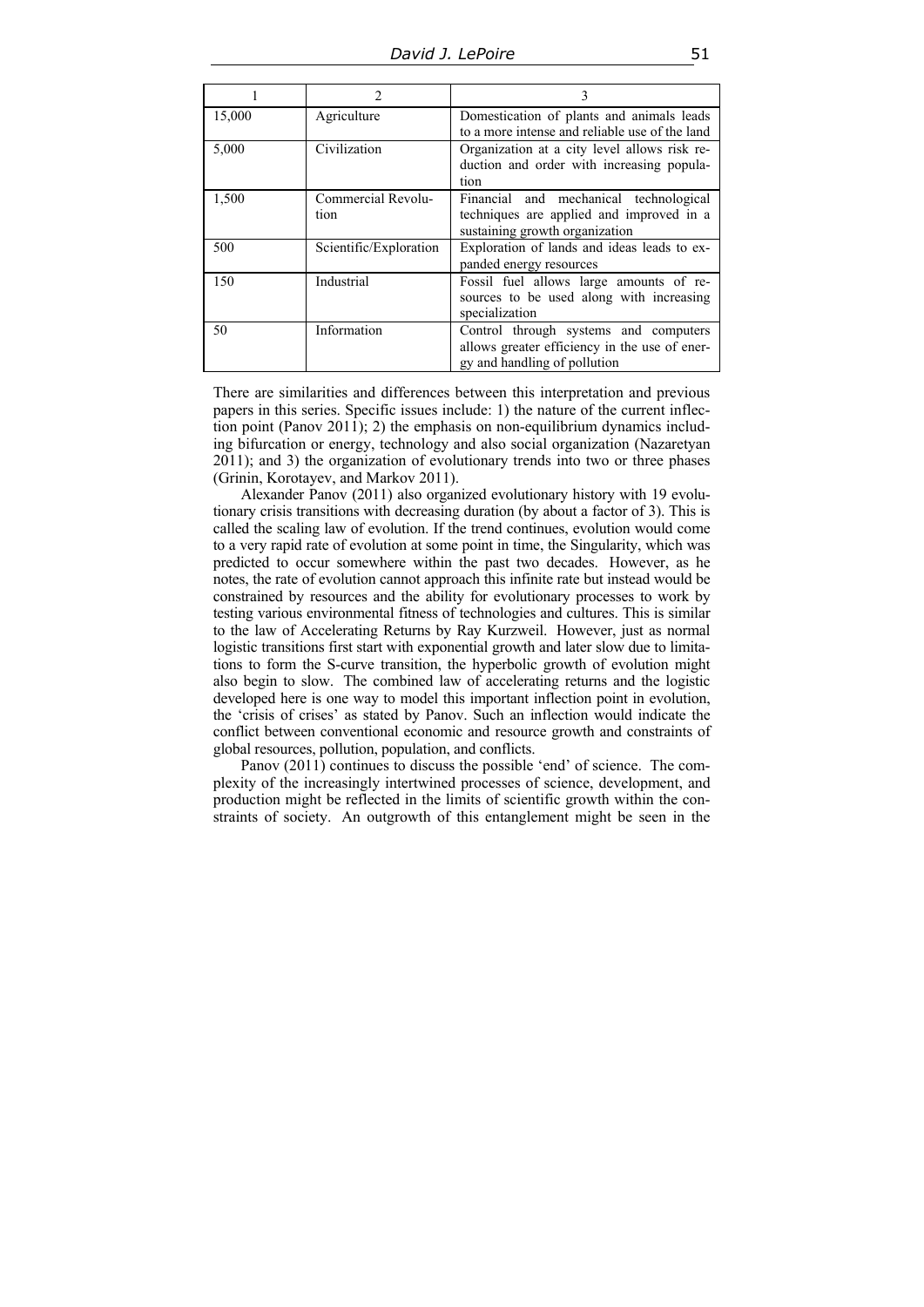recent organization of technological hubs which combine research into the scientific basis, product development, and production of new technologies. For example, the U.S. Department of Energy has formed many exploratory technological innovation hubs to pursue new energy technologies such as energy storage (batteries) for both transportation and electrical grid buffering.

This nested logistical pattern, interpreted as alternating evolution of smooth exploration followed by intense reorganizing transitions is compatible with the view of Akop Nazaretyan (2011). He emphasized the non-equilibrium aspects of the evolution and the role of mental capacities to form new organizations that would lead through the crises to a new sustainable growth. It is not just the energy flow that increases complexity, but the ability to control the environmental impacts of that flow. Control was important in many transitions including the use of fire, the use of engineered water projects, and the current issues with potential climate change. He identified the  $21<sup>st</sup>$  'bifurcation' century as a test where a major inflection in the complexity, suggested by Big History, might raise many issues concerning conflict, energy, and the environment.

There is also the question of whether the evolutionary process occurred in three major phases discussed here – biological, human, and civilization, or two – biological and social phases as discussed by Grinin, Korotayev, and Markov (2011). The reason the phases were split into three in this paper is because of the three information storage and passing mechanisms identified (Sagan 1977), that is, DNA, the human mind, and writing/artifacts. It is true that genetic changes were key in the development of humans but much of the learning was passed through social signals leading to the new tool of spoken language, while also beginning to control aspects of nature such as fire, dogs, and plants. Grinin *et. al.* (2011) mention this aspect in the afterward of their paper by discussing intermediate subphases such as the biological-social type which would be similar to the human mind phase discussed here. Then the civilization, or pure social phase, is distinct because of the hierarchy of the social groups in combination with written records supporting the new organization.

#### **Growth Pattern Characteristics**

The first topic concerns the combination of accelerating returns model and the logistic model. The accelerating rate of return can be written  $y = ky^2$ . This tends to grow faster than an exponential with a singularity at some point in time. The logistic equation can be written  $y'=ky(1-y)$ , which has an inflection point but more linear progression of time scales. The super-exponential early growth can be combined with the logistic equation by combining the features of each  $y' = k[y(1-y)]^2$ . This is shown in Fig. 2 in linear and log form. This is appropriate for a long-term development discovery system, whereas the simple logistic equation is more appropriate for diffusion of information. More insight can be gained by noting the exponential growth rate, *y'/y*, which is proportional to *1-y* for a traditional logistic growth, *y* for an accelerating returns growth, and  $y(1-y)^2$  for the combination.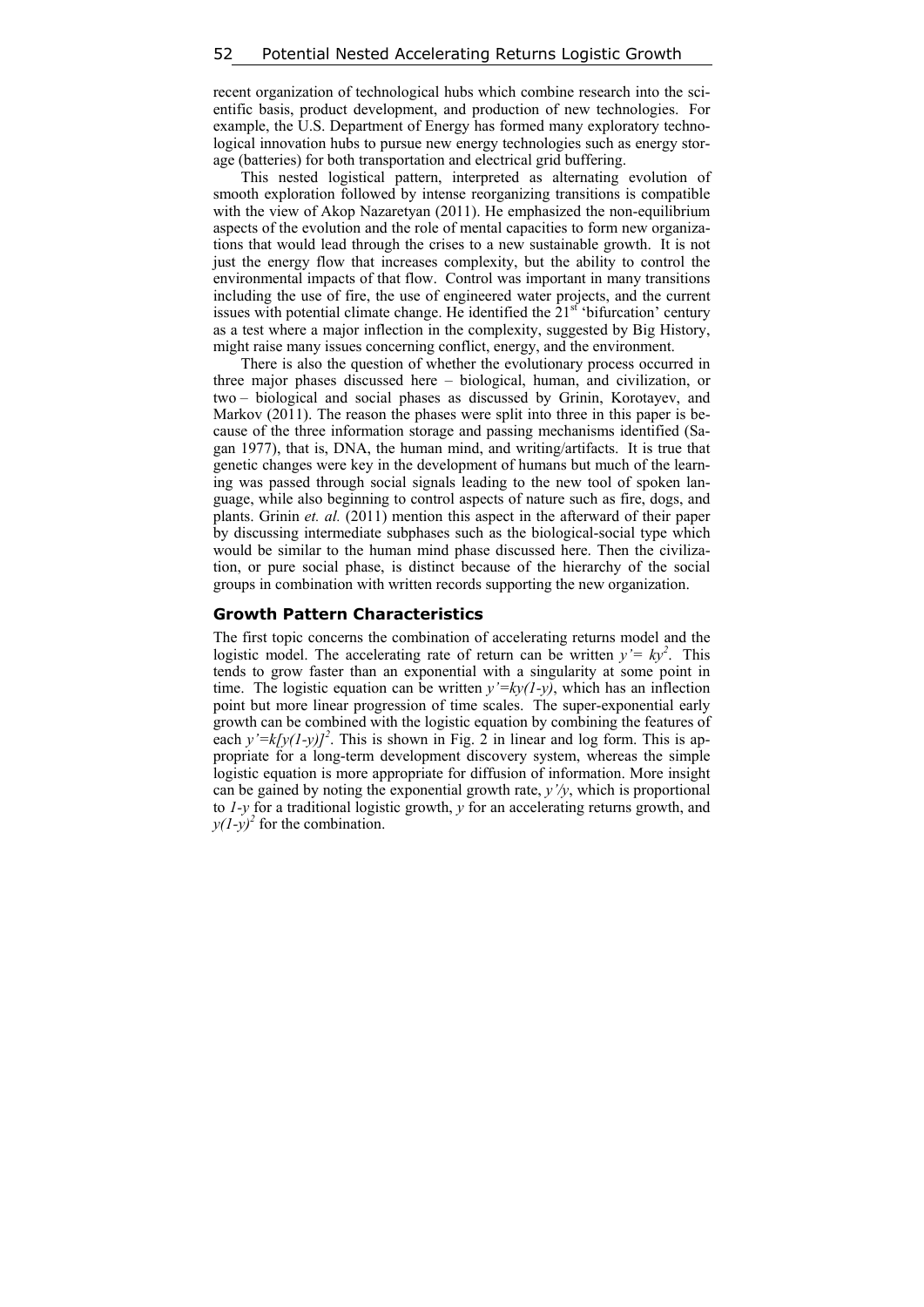

Fig. 2. Patterns of growth- Logistic (top), accelerating returns logistic growth (middle), and accelerating returns (bottom)

The second characteristic is the nested logistic growth pattern in the both overall information mechanism transition, and in energy flow. The historical complexity and energy use growth seems to have about 3 development phases with different information systems until the inflection point leading to a rate of 6 per full transition. Each of the three phases seem to be formed by 6 or 7 subphases where the information mechanism is the same (*i.e*., DNA, brain, writing) but the energy flow is continually increasing.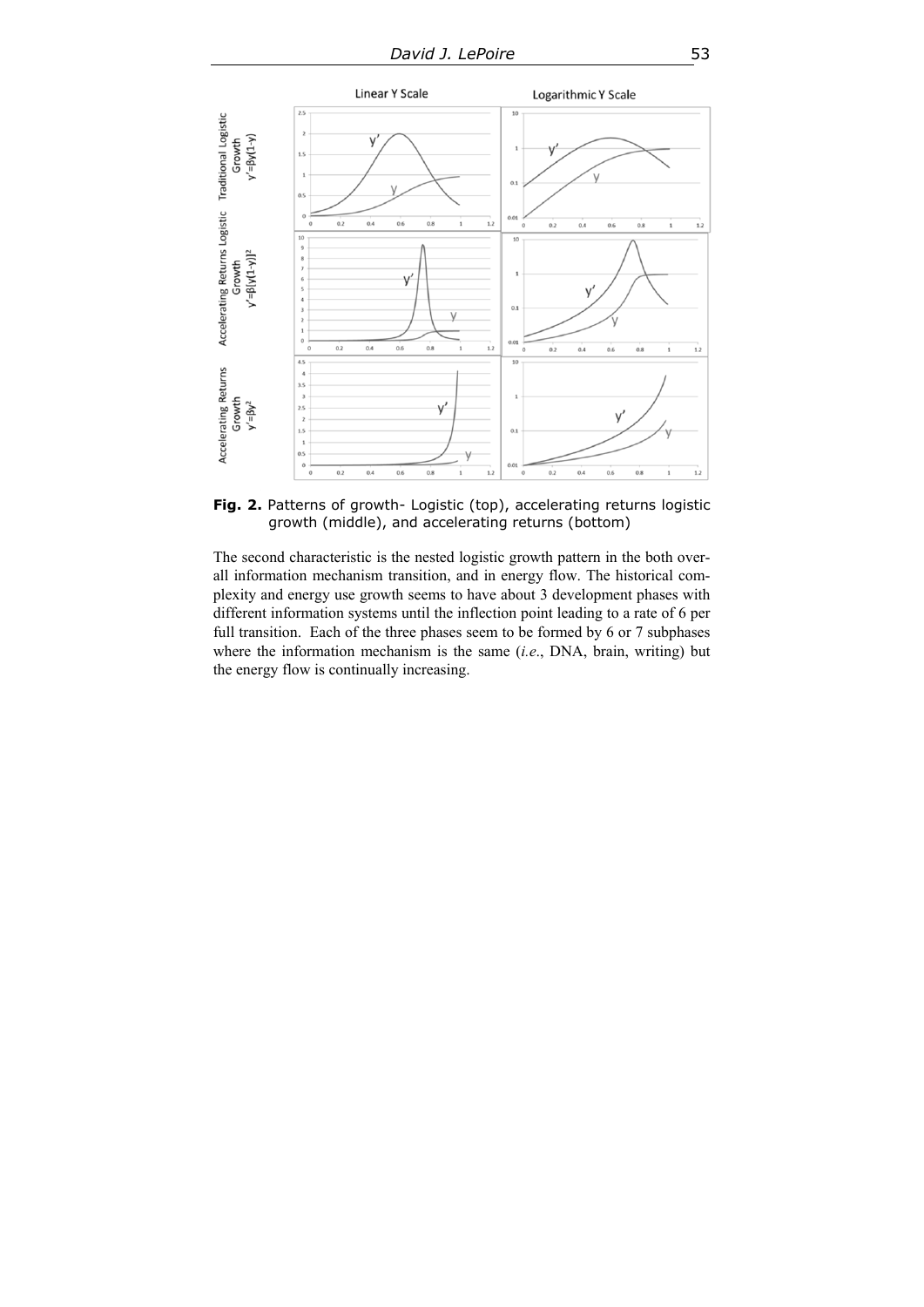



This nested pattern of logistic growth with about 7 subphases was observed in the development of fundamental physics (see Fig. 3) (LePoire 2005). This analysis considered the rate of discoveries in various physics subfields. The subfields showed logistic growth patterns with initial slow progress followed by a period of steady progress, ending with another slow rate of progress as the subfield was fully integrated in a consistent manner. Within this one field of science, the nature of logistic development is seen in both the subfields and the complete field. If the logistic interpretation is correct and is followed, the data suggest that string physics is likely to be 50 per cent complete in 2030 and 80 per cent complete in 2090. However, if the development curve is logistic, then the development curve would be symmetric around the midpoint, identified as the 'Golden Age' of physics in 1920s with the simultaneous developments in general relativity, quantum mechanics, and nuclear physics. This would imply that there should be symmetric stages that correspond to each other, that is, if three stages are identified before the midpoint, then there should be three after the midpoint. String physics is only the second identified stage, leading to the suggestion that another stage in the development of fundamental physics might come after string physics. If symmetry holds, the last stage's 20 per cent, 50 per cent, and 80 per cent completion times would be 2100, 2180, and 2260.

Why would a logistic transition be broken into 7 substeps? In the process of exploring a new field, one of the more difficult steps is the first in defining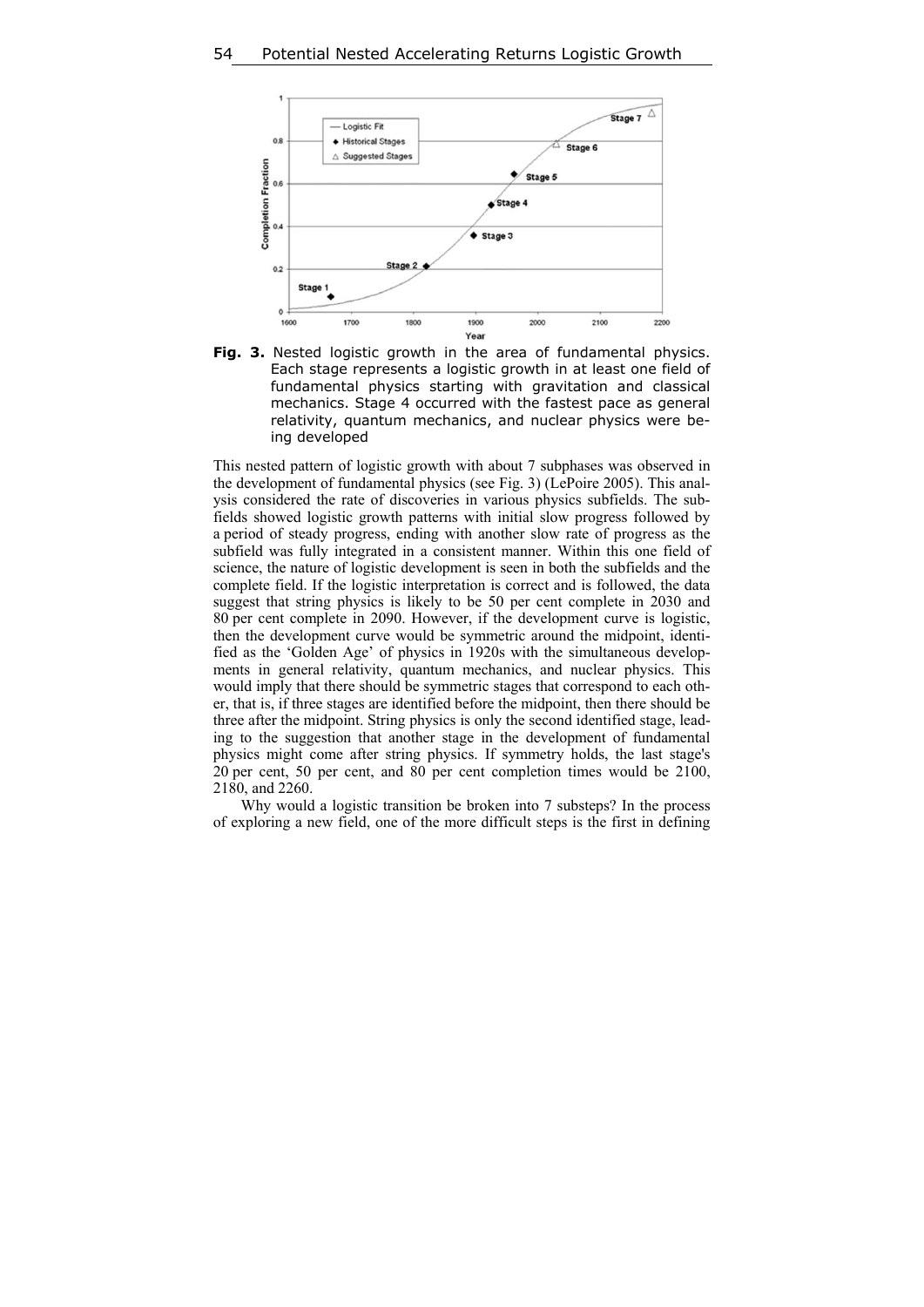the subject, the scope, and process. While there were many discoveries in physics before Galileo, the sustained nature of scientific progress afterwards points to this difficulty. Some difficult concepts to frame were inertia – bodies tend to keep on moving, the relationship between force and acceleration (versus the force in the static mechanics). This led Galileo to the experiment with simple toy-like apparatus' like rolling balls down inclined planes and measuring objects at the end of strings. If the first step was in the wrong direction, too small or too large, the progress could be halted. Some of the Greek philosophers tried to solve everything in one hypothesis but were not able to defend it with measurements. If Galileo had observed the moons of Jupiter and then asserted the laws of the heavens had inertia but that did not apply on Earth, the rolling balls down incline planes would not have generalized the concept, that is, it would have been too small. Instead the first phase of fundamental physics was the idea of laws of motion that applied on Earth and in the sky was set out by Galileo and took about 150 years through the great mathematics of the  $18<sup>th</sup>$  century to develop the tools such as calculus, variational calculus, wave theory, and generalized laws of motion such as the Lagrangian. These tools that were developed in the first phase would become instrumental in further developments, for example*,* the Lagrangian formulation was instrumental in quantum mechanics whereas Newton's laws were found only applicable in classical mechanics.



**Fig. 4.** Example how the major three phases of extended evolution might be considered to be each formed by a nested set of sub-phases (civilization sub-phases shown here)

An appropriate first step in a nested transition might be big enough to tackle fundamental issues. For example, in the physics case above, the fundamental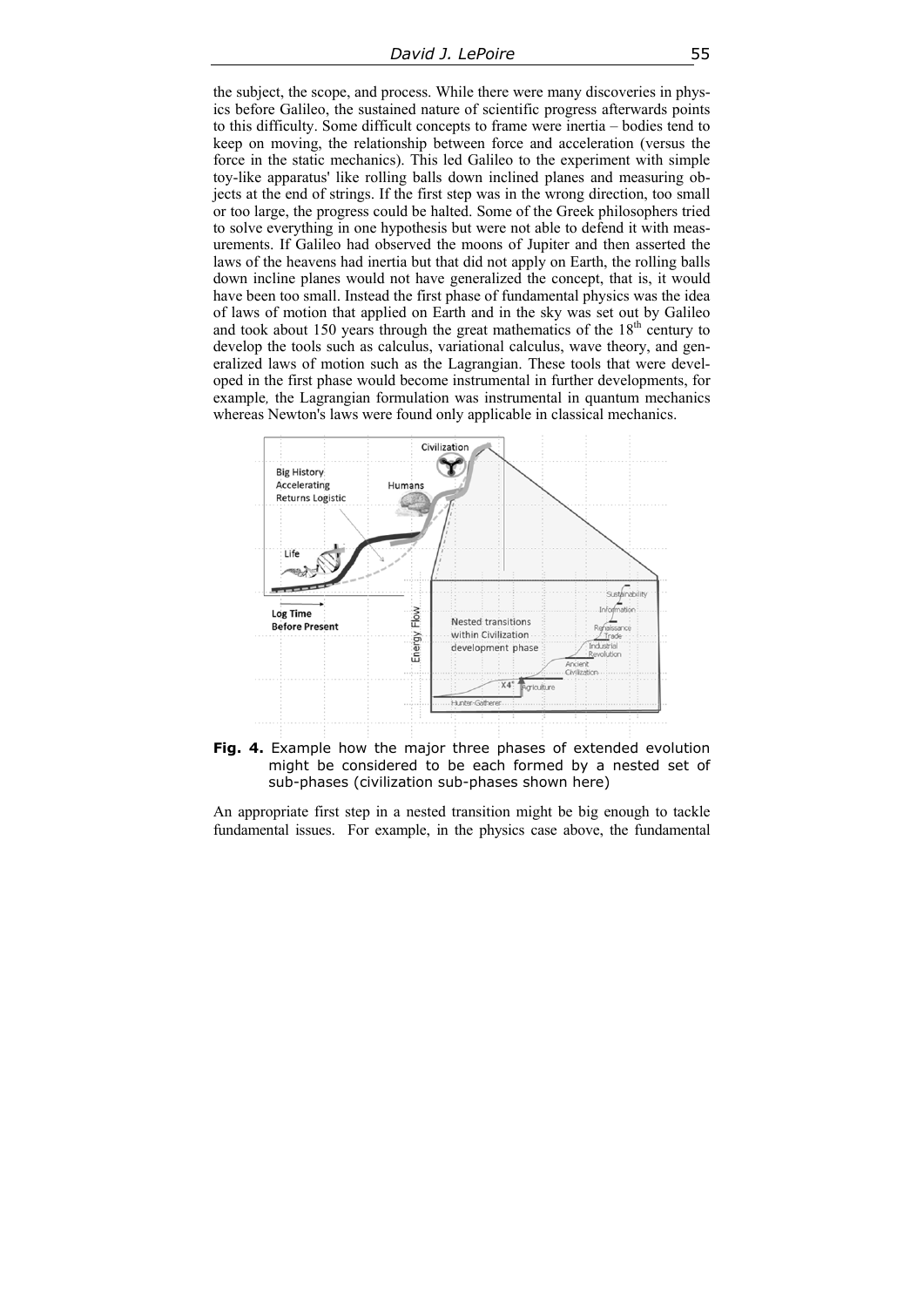laws of physics were developed and the common force of gravity was explained. However, the first step cannot be too big, due to the dependency of the steps. For example, again in the physics case above, the theory and experimental techniques developed in the first phase were a necessary prerequisite for the second step (electromagnetism) to be explored. An appropriate step size might be less than half of the transition. A simple measure of the width of the transition is its standard deviation, *i.e.*, a characteristic duration of the full transition. So the first step size of 16 per cent of the full transition means that the second step would start one standard deviation from the inflection (mid-point) of the transition (Fig. 5). If equal fractions of the problem (*e.g.*, 16 per cent as in the first step) are later tackled, it would take about 6 steps to complete the logistic transition.



**Fig. 5.** Nested steps in approaching a normal distribution. If the full exploration of a phase is the whole normal distribution, one possible strategy to initiate the process is to break the problem into subphases, starting with a fraction that is neither too small nor too large. Here it shows that if the whole is divided into seven (or six) equal area sections, then the first section would represent exploring up to one standard deviation from the inflection point (middle of the normal distribution)

#### **Possible Pattern Extensions**

One way to project what a logistic world would look like after the inflection point would be to mirror past rates of change. For example, if 2000 was the inflection point, meaning that technological change continues for a while at the same rapid progress but does not accelerate, then the  $20<sup>th</sup>$  century might be a good indication of some of the changes we might see in the  $21<sup>st</sup>$ . In the  $20<sup>th</sup>$  century there was such growth in population and resource use to move the world beyond sustainability. The major energy supply was from non-renewable fossil fuels. The expansion was driven by relatively inexpensive energy, new insights from physics leading to electrical, aerodynamic and material technology. These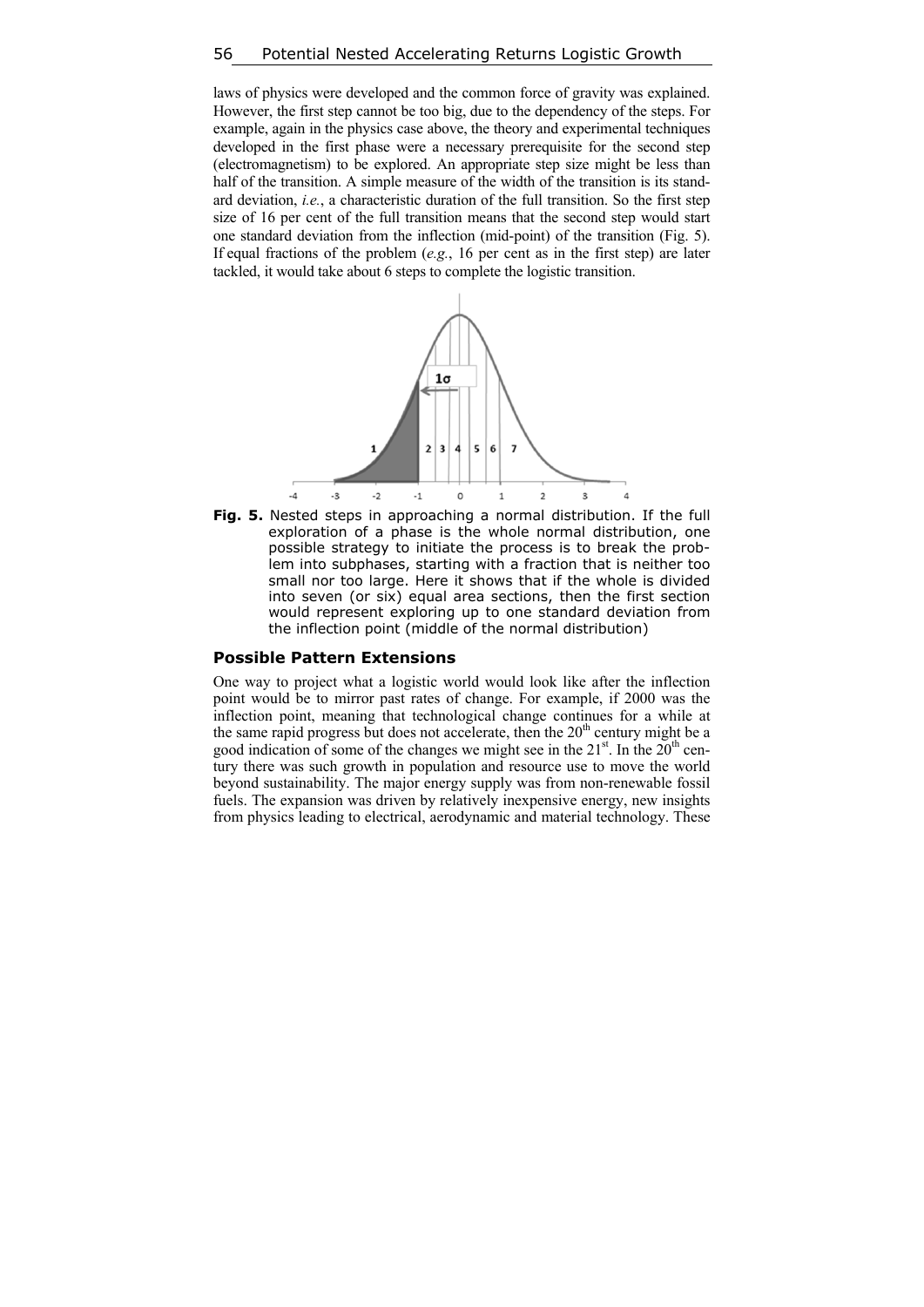innovations led to creative destruction in capital formation and development as exemplified by the semiconductor industry which followed Moore's Law. The technology also caused problems such as arms races, environmental impacts, and expensive medical options. The  $21<sup>st</sup>$  century might adjust by slowing to a more sustainable society with more efficient energy use, a stable or declining population, reduction in the gap between incomes, and exploration of ways to mitigate global environmental impacts while maintaining robust fair trade.

While there are possible indications that a large transition such as a general technological slowdown is underway (LePoire 2014) there are reasons why we might be experiencing a transition inflection point in general evolution from a bootstrap natural evolution type system to a technologically design driven evolution which might show initial speed in development and then slow as leadership is assumed.

The problems with a bootstrap natural selection is that it has a difficult beginning and is stuck in historically determined structures, for example, the long period (billions of years) between the development of simple life and earth and multicellular life during the Cambrian explosion. The energy mechanisms, information storage and expression of biological systems were determined and mostly stable throughout further development. The systems also have difficulty scaling due to individual perspectives and limited information resources for collective action but instead are good at individual exploration, competition, and growth. The techniques for dealing with uncertainty are intuitive and based on evolutionary trajectories, for example, a simple intuitive fight or flight mechanism.

The assumption in the technological singularity is that technology will be able to quickly resolve human and biological constraints and continue an exponential growth path. However, this is unlikely as many constraints are tied to human systems and are also filled with uncertainty which might be better handled but will not be eliminated.



**Fig. 6.** Hypothesis of the Big History logistic growth pattern. The left hand side is what has been discussed in this paper. The trend towards shorter duration phases cannot continue. One way to extend the pattern is using an all-encompassing Big History logistic pattern which shows an inflection point where the rate of change is the largest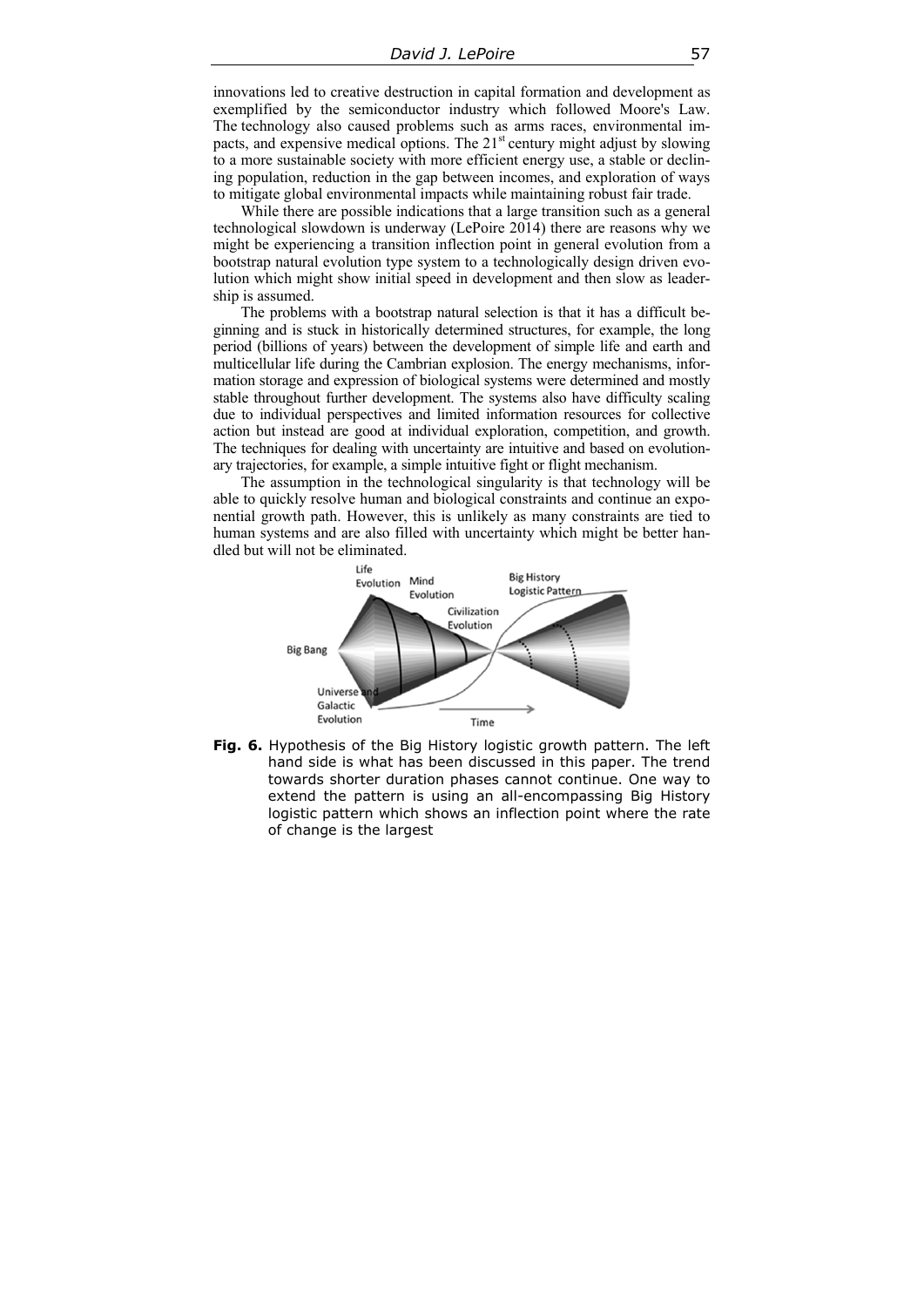If the natural evolution is viewed as an ever quickening set of phases from molecular evolutions, cellular evolution, multicellular, primate, human civilization and technological stages then it might be expected that the technological evolution might show similar phases. Since the design of the technology is driven by humans there is a period where the two are tightly coupled. For example, the development of fundamental components similar to the molecular evolution for energy, information, and movement structures in organelles would be compared to the development of the understanding of theoretical logic, mechanical relays, electromechanical relays, transistor tubes, and isolated semiconductor transistors along with the resistors, capacitors, and inductors necessary for electronic designs. The next phase of integration, which might be compared with cellular evolution, was done at first in large computer rooms such as ENIAC, then IBMs with semiconductor transistors, but a major breakthrough in integration came with Texas Instrument's integrated chip technology which formed the ability for scalable integration and functionality. The network enabled quick growth of shared information and applications through the Internet, wireless and cellular networks might be compared to evolution of multicellular organisms. However, the Internet resulted in unintended consequences of malware, high dependence requiring high reliability, and ID theft. Concern over integrating with grids, decision support, and automated robotic support are leading to cautious rates of applications. It will be interesting if the artificial intelligence evolves at an accelerating rate or moves more cautiously as this artificial intelligence and robotics start complementing the intelligence that took billions of years to develop on Earth.

On a much longer time-scale the reflection of the rate of change would look something similar to Fig. 6. This paper focused on the left cone which includes the three phases (shown on a log time scale) of life evolution, human evolution, and civilization. If this follows the large logistic trends identified, the pattern in the future would look something like the cone on the right, again three phases with the characteristic slowing-down. However, it is not clear how and whether the logistic development pattern will continue

#### **Conclusion**

The three major phases after cosmological development (*i.e.*, life, human, and civilization) had durations of about  $1,000<sup>th</sup>$  that of the previous. Each might have six subtransitions with durations being reduced by a factor of 3. Energy and organization might qualitatively change between the transitions to handle the additional entropy flow through the systems. These characteristics seem to be consistent with the interpretation of a complex adaptive system with evolution through a sequence of bifurcations and logistic learning. A logistic accelerating rate of return logistic pattern, formed by combining the accelerating rate of return growth and the traditional logistic growth pattern shows similar exponentially shorter transitions. The pattern eventually reverses as has been observed in ecological systems. The decomposition of each phase into six transi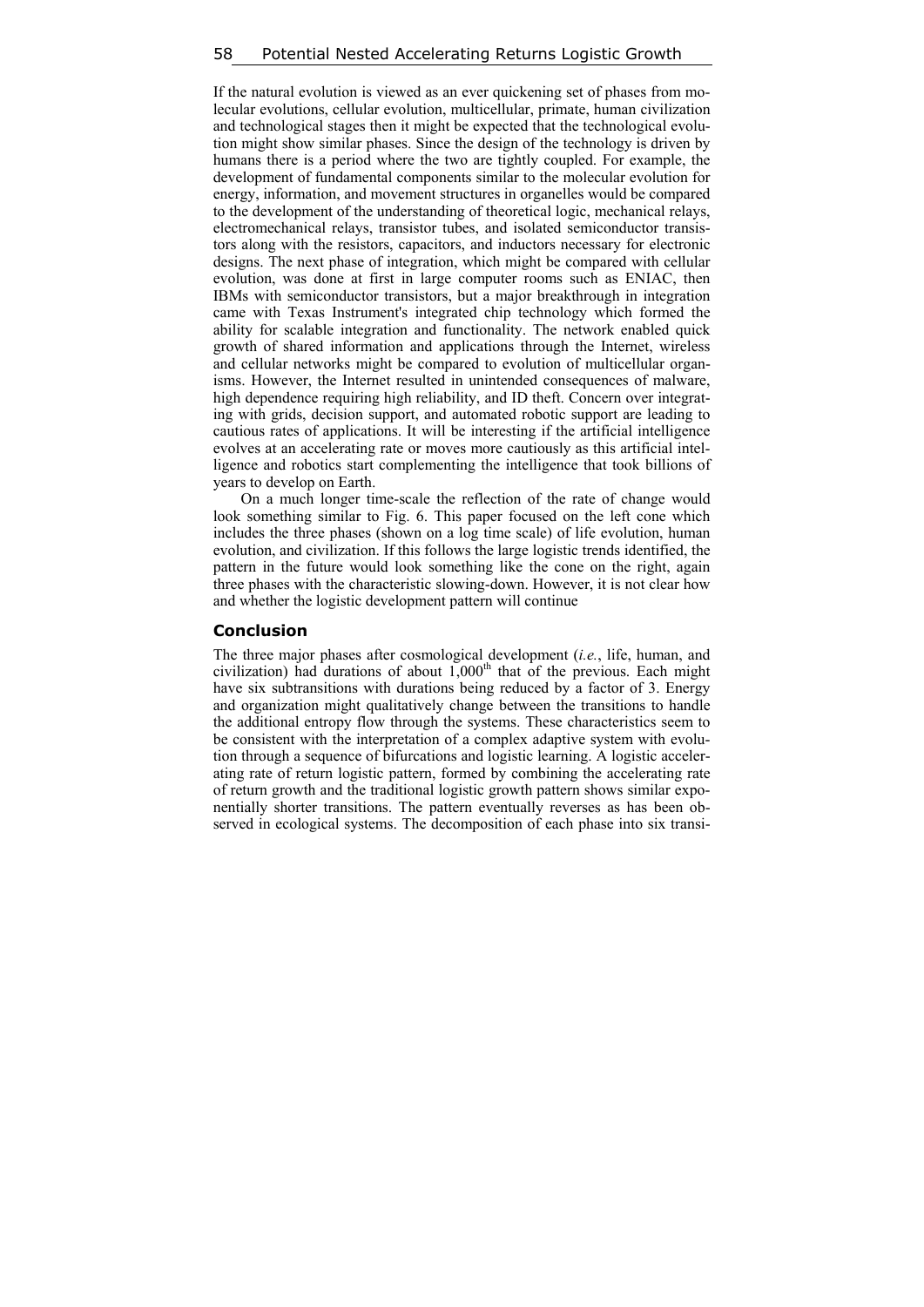tions is motivated by the reorganization to maintain increasing energy flows. This nested logistic transition has been observed in the history of the discoveries in fundamental physics. While it is not known why a nested logistic transition would decompose into this number of subtransitions, it was observed that with seven subtransitions, the first step explores up to one standard deviation of the inflection point. Future inflection, symmetrical from boot-strapped to engineered system may gain more control over energy and physical systems.

#### **References**

- **Bainbridge W. S., and Roco M. 2005**. *Managing Nano-Bio-Info-Cogno Innovations: Converging Technologies in Society.* Springer.
- **Bejan A., and Zane J. P 2012.** *Design in Nature: How the Constructal Law Governs Evolution in Biology, Physics, Technology, and Social Organization*. New York: Doubleday.
- **Bernstein W. J. 2004.** *The Birth of Plenty: How the Prosperity of the Modern World Was Created.* New York: McGraw-Hill.
- **Chaisson E. J. 2004.** Complexity: An Energetics Agenda; Energy as the Motor of Evolution. *Complexity* 9(3): 14–21.
- **Cohen J., and Stewart I. 1994.** *The Collapse of Chaos: Discovering Simplicity in a Complex World*. New York: Viking.
- **Diamond J. M. 1997.** *Guns, Germs, and Steel: The Fates of Human Societies*. New York: W.W. Norton & Co.
- **Dyke C. 1987.** *The Evolutionary Dynamics of Complex Systems: A Study in Biosocial Complexity*. New York: Oxford University Press.
- **Fox R. F. 1988.** *Energy and the Evolution of Life.* New York: W. H. Freeman.
- **Grinin L. E., Korotayev A. V., and Markov A. V. 2011.** Biological and Social Phases of Big History: Similarities and Differences of Evolutionary Principles and Mechanisms. *Evolution: A Big History Perspective* / Ed. by L. E. Grinin, A. V. Korotayev, and B. H. Rodrigue, pp. 158–198. Volgograd: Uchitel.
- **Jantsch E. 1980.** *The Self-Organizing Universe: Scientific and Human Implications of the Emerging Paradigm of Evolution*. Pergamon.
- **Kauffman S. A. 1995.** *At Home in the Universe: The Search for Laws of Selforganization and Complexity*. New York: Oxford University Press.
- **Kurzweil R. 2005.** *The Singularity is Near: When Humans Transcend Biology*. New York: Viking.
- **LePoire D. J. 2005.** Application of Logistic Analysis to the History of Physics. *Technological Forecasting and Social Change* 72(4): 471–479.
- **LePoire D. J. 2008.** Exploration of Connections between Energy Use and Leadership Transitions. *Systemic Transitions: Past, Present, and Future* / Ed. by W. Thompson, pp. 205–222. New York: Palgrave Macmillan.
- **LePoire D. J. 2010a.** Long-Term Population, Productivity, and Energy Use Trends in the Sequence of Leading Capitalist Nations. *Technological Forecasting and Social Change* 77(8): 1303–1310.